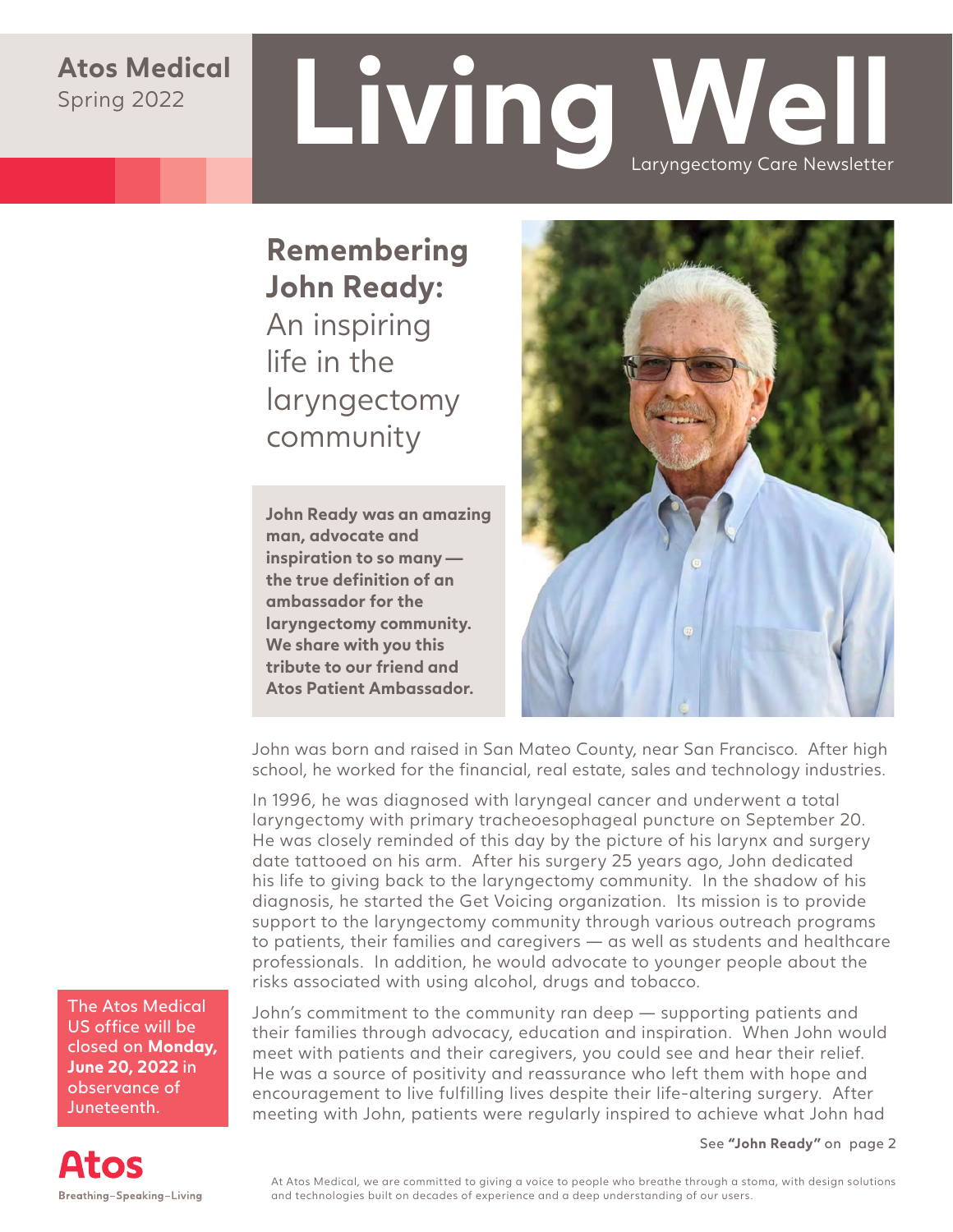#### **"John Ready"** continued from page 1



Ammenti and Sheldon Schultz on a motorcycle and camping trip throughout his rehabilitation, particularly that of becoming a hands-free speaker and patient ambassador. In addition, he worked closely with clinicians in the community to provide a patient perspective of the importance of peer-to-peer support for patients and their families alike. The one hobby John enjoyed just as much as meeting with patients or clinicians or lecturing to a room full of speech pathology graduate students, was riding his Harley listening to "Windows Are Rolled Down" and enjoying all the outdoors had to offer.

John's contributions to the laryngectomy community are endless. His legacy lives on with his four children and five grandchildren, all those he inspired and his sweet dog, Sister Bear.

#### **Meet the Patient Ambassadors:** Tony Talmich

Anthony Augustine Talmich was born in Pueblo, CO in 1957. Being the youngest of seven siblings, his easy going nature and ready smile came in handy. In high school,

his family moved to Colorado Springs where Tony spent his spare time playing football and honing his drum skills. After playing with several local bands, Tony joined The USO Band and traveled



the country entertaining on military bases. Later, he migrated to South Florida where musical opportunities were in abundance. Tony not only played drums but sang with a variety of bands.

In mid-January of 1990, he developed a serious case of laryngitis which ultimately brought him to an ER where he was diagnosed with throat cancer. Dr. Fingerer, a premier cranial-facial cancer surgeon, said that Tony was one of only two emergency laryngectomy surgeries that he performed in his entire career. On January 24, 1990, Tony lost his ability to speak with no time to prepare physically or emotionally. Since he

never smoked cigarettes, he attributed his cancer to secondhand smoke from all the clubs and music venues where he performed.



**Atos** 

Tony with his wife Laura, who contributed this article.

Tony quickly recovered and immediately mastered speech with an electrolarynx (EL). This came easy to him due to his youth and musical orientation. He also practiced endlessly until he had mastered esophageal speech. Tony spent a lot of time speaking to high school students about the dangers of smoking in addition to working with people new to laryngectomy by teaching them to speak with an EL.

Tony's musical career soared despite his inability to sing. He worked with a world renowned Elvis impersonator, a Jersey Boys Tribute band and several well-known oldies bands including The Crests ("Sixteen Candles").

Recently, Tony has been experimenting with singing again and has posted several of his accomplishments on YouTube® for your listening pleasure. He and his wife have also relocated to Connecticut where they are residing in a charming and vibrant community. He is a member of a local rock band, The Jam Factory, who were extremely active until the pandemic hit and are expecting to be active again soon. For the last couple of years, Tony has been working with people new to laryngectomy via Zoom® and FaceTime®, helping people around the world.

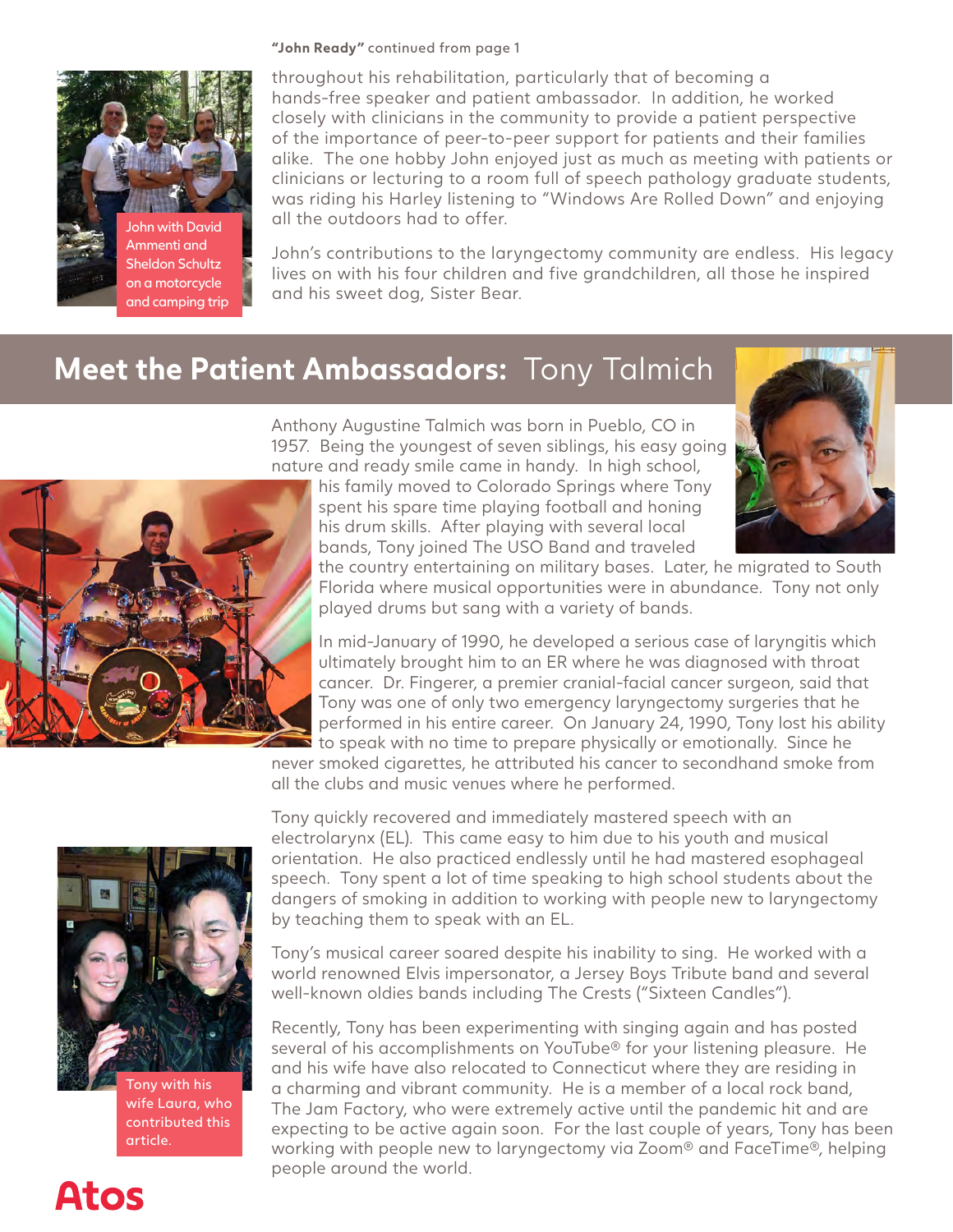## **Attend a MyLife event:**  Now virtual or in-person options

Atos is delighted to announce the return of in-person, community-based MyLife events! We will offer both in-person and virtual opportunities to allow you to enjoy meetings together or connect with others from the comfort of home. Atos remains committed to providing a platform to share support, resources and some time to socialize with the laryngectomy community through MyLife events.

The topic, **Provox® Life™: Optimizing quality of life,** will continue through June. Many users have said that Provox Life HMEs are easier to breathe through and the adhesives are more skin-friendly. Best of all, there is no change to your daily routine as you use them in the same way as your current products. Discussion will include:

- **•** An up-close look at the Provox Life HMEs and attachments
- **•** How the improved HMEs can enable you to do more of the activities you love through an optimized balance of humidifcation and breathability
- **•** An opportunity to share your experience with Provox Life and hear what others have to say

Register to join an event near you on the **COMMUNITY** tab of **www.atosmedical.us** or call our events team at **1.800.217.0025**.

## **Seasonal Changes:**  It's allergy season

For many of us, springtime and warmer weather means spending more time outdoors. During allergy season, consider using Provox® Life™ Protect for extra protection when the pollen count is high.

Did you know that Provox Life Protect is an HMEF — an HME with a filter. It not only heats and humidifies the air you breathe in to reduce coughing and mucus production, it also filters the air to protect you from viruses, bacteria, microorganisms, dust —and pollen.\*



# **The IAL Annual Meeting:** Back in-person

The International Association of Laryngectomees (IAL) will hold their Annual Meeting and Voice Institute June 15 - 18, 2022 in Charlotte, North Carolina. This conference offers opportunities for people who have had a laryngectomy, their family members, graduate students, speech-language pathologists and other healthcare professionals to learn from and with each other.

This year, there will be an opportunity to meet Bill Brummel for a special showing of his documentary, "Can You Hear My Voice?" Find out about the new educational and informative laryngectomy website that recently launched. To see the agenda and to register, visit **www.theial.com.** Direct questions to **ialvoiceinstitute@gmail.com.** Be sure to stop by the Atos Medical tables, we look forward to seeing you!

\* PLEASE NOTE: Since pathogens can enter and leave the human body in other ways (such as the mouth, nose and eyes) Provox® Life Protect HME can never guarantee complete protection. Filtration capacity may vary depending on the size, shape and speed of airborne particles. | Data on file







Breathing-Speaking-Living atosmedical.us